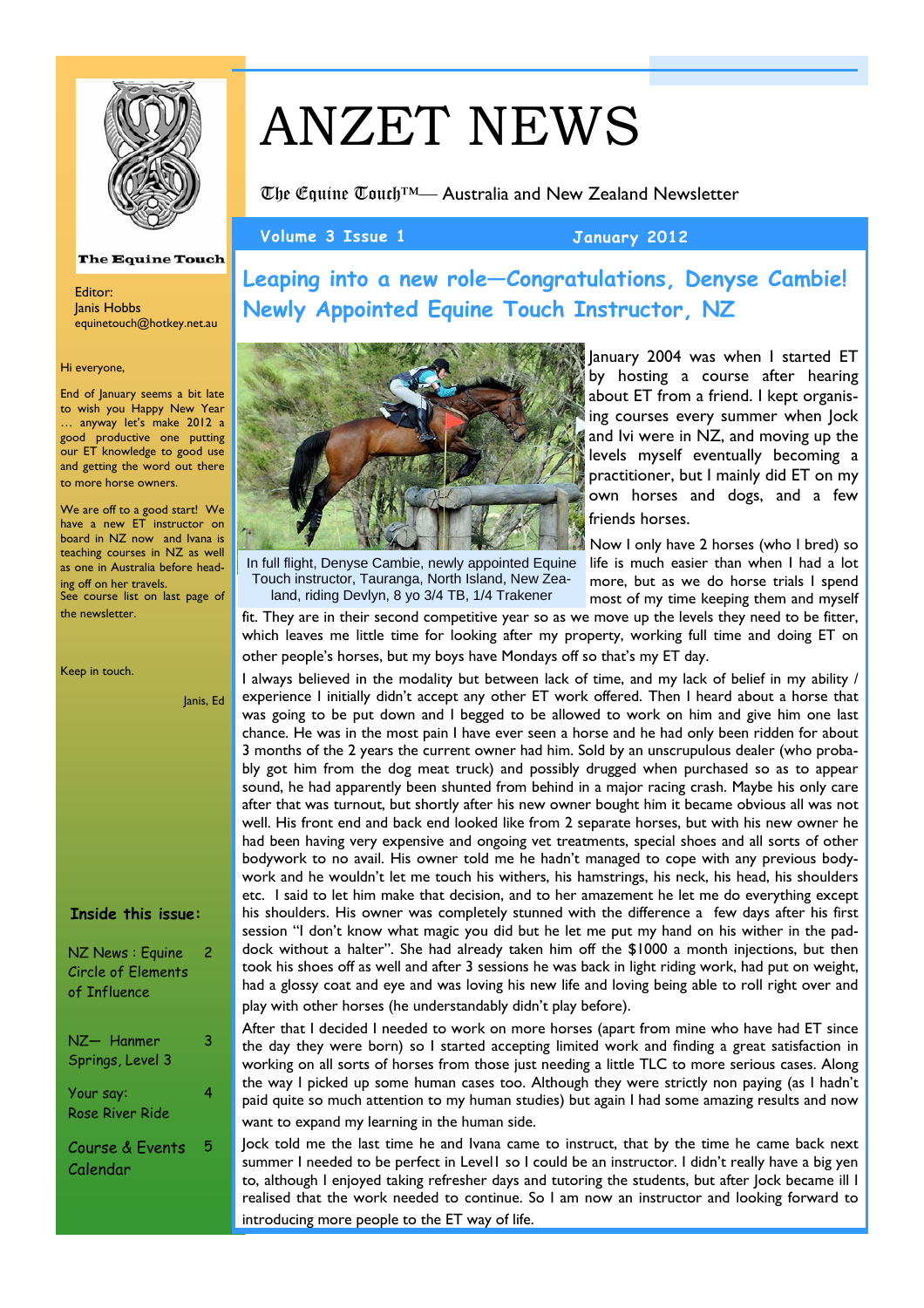### **Page 2 The Equine Touch™— Australia and New Zealand Newsletter**

# **NZ News A note from Janice Clyma, Instructor:-**

#### *Extract from email from Janice Clyma:-*

Good news! Ivana is coming down from the North Island for a Level 3 to be held 27 – 30 January at Hanmer Springs, and the following Friday starts a Level 1. Better stir up the troops as it will probably be the only Level 1 in South Island that Ivana will teach this year. She is also keen to do a Mobilization and Stretching class and even a Canine Touch demo during the week if there is interest.

(Email Janice.clyma@xtra.co.nz to register Expressions of Interest).

Attached is photo of my new baby, *Mick Dundee*. His father was an Aussie imported cremello 98%TB and mum is that bay mare *Daisy* that you did some work on (December 2009).\* He's a wee darling and all healthy. Had his first BBB on Friday while mum got her nails done. Yawned and chilled



out even though he was only mildly restrained didn't try and move away.

Not much else to mention. I worked on a station hack while on holiday, offered to re-shoe it for the station manager in return for a favour. Was very interesting as I rarely do "Just ET" but as I was a bit worn out in the heat after the shoeing he just got a Basic Body Balance. It was amazing watching the changes. He didn't understand for a start, was keen to get back to mates, then got the idea and really settled to enjoy and release. Found a lot of issues and imbalances and think he was a much more comfortable horse after his session. Bet he steers better anyway!

We felt a couple of the Christchurch earthquakes recently but no damage. It's going to be going on for ages so we just have to get used to it.

\*(*I remember Daisy – she was lovely. Looks like a great mum! And Mick Dundee is so cute. Janis, Ed*)

Cheers, Janice

#### **Equine Circle of Elements of Influence© - How the rider can influence the horse**

#### *This story comes from Karen Burrows, Instructor & Practitioner from Invercargill, South Island New Zealand. It features some "detective work", applying the principles of the Equine Circle of Elements of Influence©, theme of the Level 3 (Practitioner) course and basis of ET practice.*

A client asked me to work on a huge young (5 yo) warm blood recently. I looked at him move and thought, "That'd be uncomfortable to ride!" He had a lot going on in the hind end - on one side his hip was dropping away and on the other side he was kind of hitching himself along in short, jabby steps. I gave him a balance then focused on the hindquarter as Area Of Concern. The owner was pleased with what I did for him and said there was another horse to work on next

time. This horse was not picking up the canter lead to the right.

On the next visit I gave the second horse, an older more developed/experienced 8yo Warm Blood, a Basic Body Balance. There was nothing too much wrong with him, some fairly slight spasmimg in the para spinal muscle on his left side and the gluteal muscles were tighter on the left than the right, but nothing that would be bothering him too deeply. So I said "Let's inspect your saddle in case there is something bothering him". The saddle proved to be all in order too so I turned to the owner/rider & said "Well, let's take a look at you then!" Some VHT bodywork for the rider revealed some irregularities in the pelvis function which was consistent with the problems exhibited by the two horses. In one horse the "transference" of the imbalance had shown up as a physical imbalance in the horse's sacrum pelvic area (mirroring the area of concern of the rider) and in the other horse it exhibited as miscommunication of canter cue due to instability of the pelvic area of the rider. Food for thought!

The younger horse probably didn't have the strength of muscle to compensate for the rider's imbalance plus he's still

trying to work out his own balance due to a recent growth spurt. So the rider was affecting him more.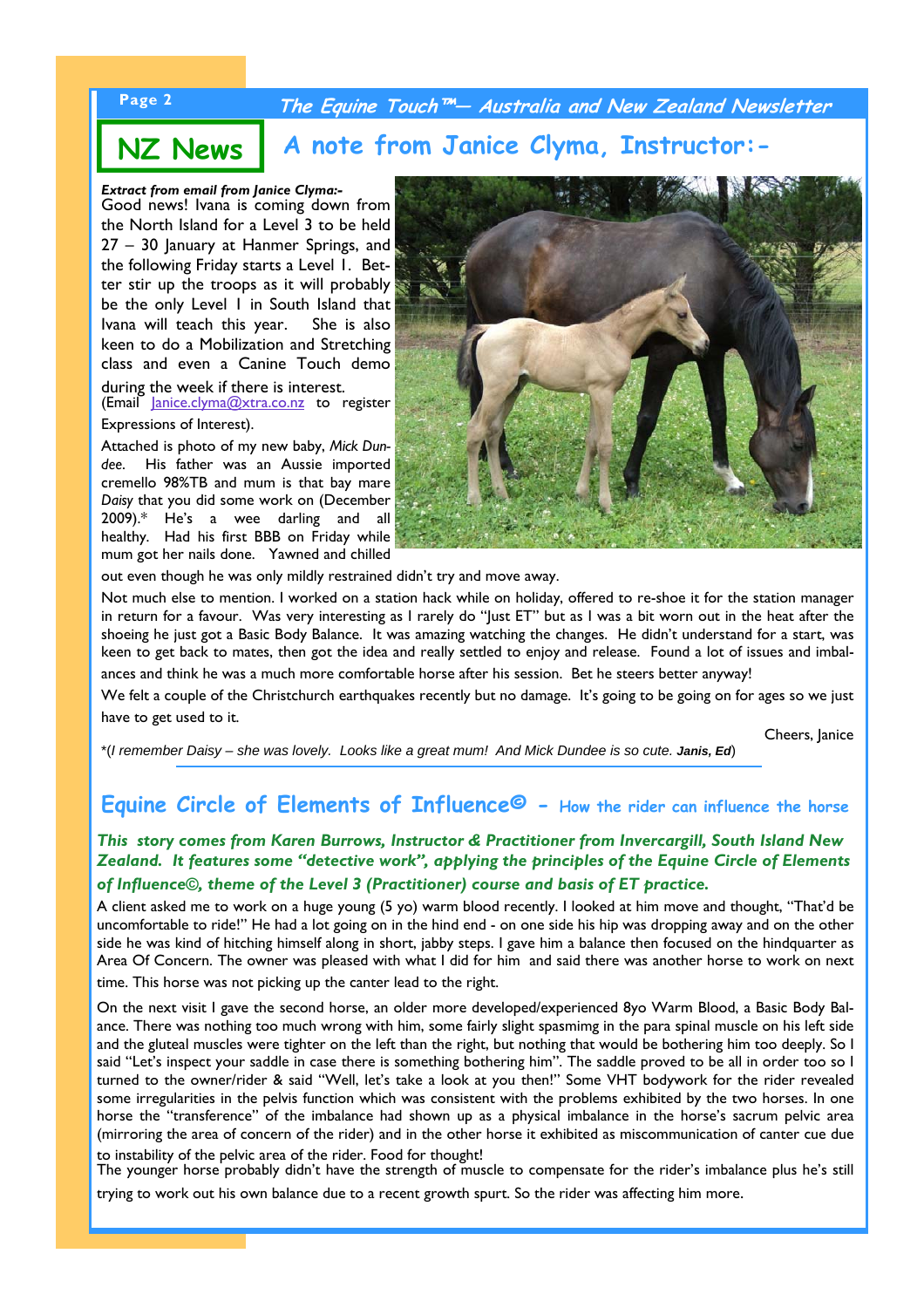# **Page 3 Volume 3 Issue 1**

#### **Ivana is back teaching! -Your chance for Level 3!**

*Thankfully the turmoil of 2011 has subsided: Ivana Ruddock, co-founder of The Equine Touch is continuing to offer courses in Equine Touch, Canine Touch and Whole Horse Dissection and will visit Australia for a Level 3 at Tooradin, Victoria 20-23 April, 2012. As you can see in the photos on this page, Ivana has been busy with courses in New Zealand but the Tooradin Level 3 will be her only course in Australia before heading to the northern hemisphere (USA, UK etc).* 

*This is a great opportunity to further your study of Equine Touch as a Horse Owner thirsty for more information to help your own horse(s) or for those committed to the "Practitioner Track".* 

*Already established Practitioners out there, this is your chance to fulfill your Ongoing Professional Development (OPD) requirement of two days approved study in two years, by repeating Level 3. Ivana's presentation seems to be continually enriched and hearing/ seeing/ doing it all again is the way to consolidate your previous learning and make sure your technique is still on track.*

 *If her schedule permits Ivana MAY return to Australia later in the year so "stay tuned" for further developments. Future courses will be listed on the websites\* and in coming issues of the ANZET News.* 

*(\* Updating of the Australian website www.theequinetouchaustralia.com will recommence in the near future.)*



*Congratulations*  to new ET practitioner Nicole Heenan, Albury, NSW

**What is YOUR ET story**? Email your story to Janis (include a photo if possible) by 15th of each month to **equinetouch@hotkey.net.au**  **Level 3 at Hamner Springs, South Island 27-30 Jan, 2012 Instructor: Ivana Ruddock**



# *MID-COURSE UPDATE —*

*Janice Clyma writes:-*  Students are going great! We have Daisy Hardcastle from Yorkshire. Iuana O'Keefe from Oaro, North Canterbury, Jill Rasmussen from Eyreton, North Canterbury, Jeff Silver from Little River, Kirstin Murray from Wanaka, and Michelle Berghan from Fairlie.

Day One was particularly cold so we camped in the "garage" studio and did lectures all day, Teeth and Feet. All bodywork today so lots of brain dead students. I have to find shorter horses tomorrow, smallest here is 16hh.

**Cheers** *Janice* 

*More Level 3 news next issue ...*